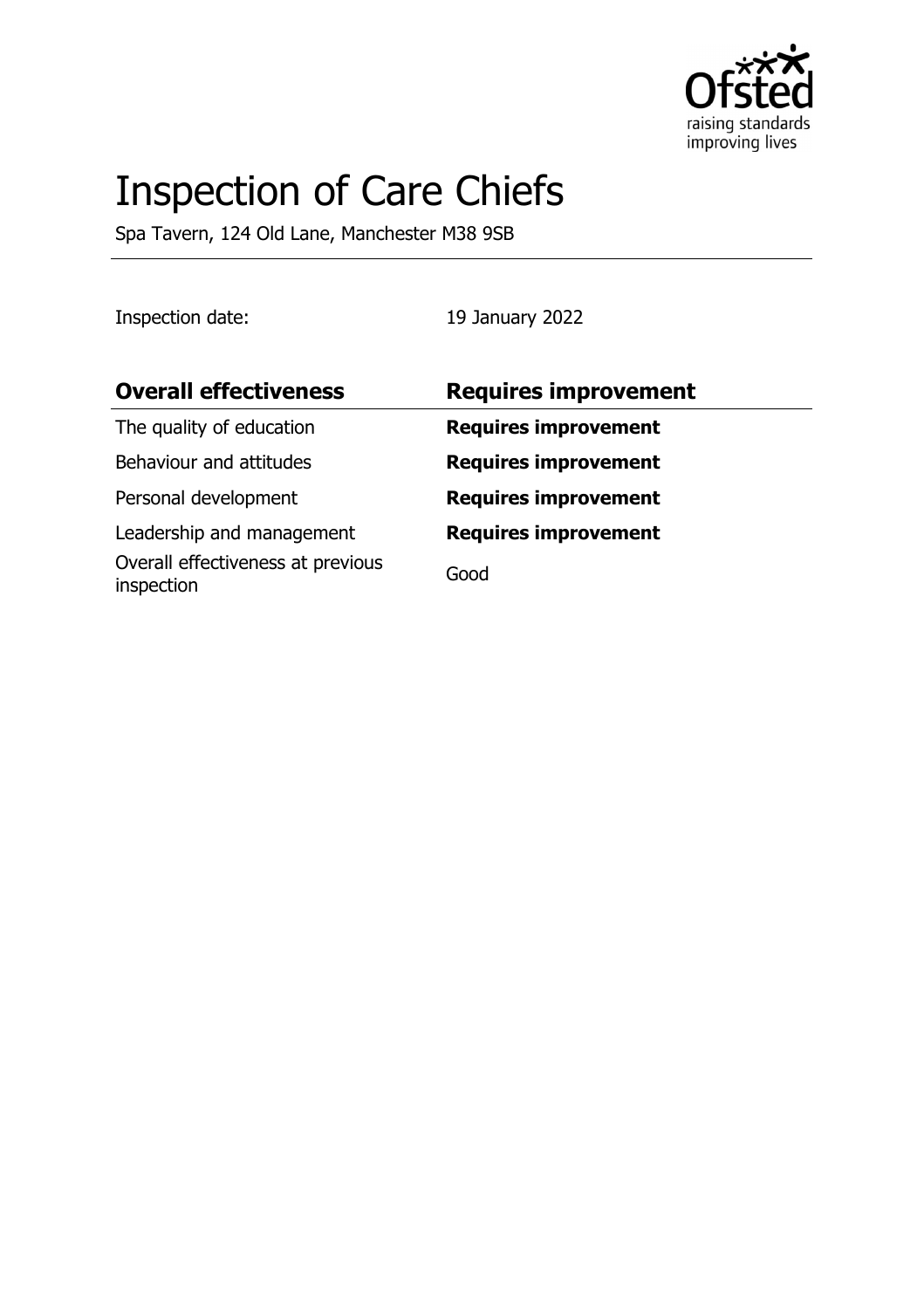

# **What is it like to attend this early years setting?**

#### **The provision requires improvement**

Overall, children are happy and show that they feel safe at the nursery. There have been some changes due to the COVID-19 pandemic, which children have adapted to well. For example, they part from their parents with ease at the entrance. Leaders are aware that standards across the nursery have declined since the last Ofsted inspection. They identify plans for improvement and know what they need to do to drive forward change. These plans are in their infancy. Not enough has been done to improve the quality of education, teaching and staff deployment. Although the inspection highlights these weaknesses, there is some positive practice from staff to support children's care and well-being.

Staff provide children with some activities that help to motivate them to learn. For example, babies babble as they explore the sound of rattles. Toddlers use their imaginations to make 'pizza' with sand. Older children develop their hand-to-eye coordination while stacking wooden blocks to make towers. Outdoors, children ride bikes and show coordination while climbing on apparatus. However, due to weak staff deployment, children sometimes lose interest in activities and lack purpose in their play. This means that the quality of education is not good.

### **What does the early years setting do well and what does it need to do better?**

- $\blacksquare$  Leaders understand the strengths and weaknesses across the nursery. They know what they need to do to raise standards. Leaders demonstrate a good capacity to bring about change.
- $\blacksquare$  The education children receive is not consistently good. Staff set up activities with the intention to follow children's next steps. However, too often, they complete tasks that take them away from working directly with children. As a result, children do not always engage in purposeful learning. They become easily distracted and do not always make the progress of which they are capable.
- $\blacksquare$  Staff access training and say that leaders support them. However, the monitoring of staff by leaders is not fully embedded. Staff are not always given incisive feedback about their practice to help them to improve. For example, leaders do not identify that staff do not consistently model to children how to use tools successfully, such as scissors and pens.
- $\blacksquare$  The support in place for children with special educational needs and/or disabilities (SEND) is effective. Interventions help children with SEND to make steady progress, given their initial starting points. Leaders consider how to spend additional funding, to have the most impact on children. For example, they provide staff with training to support children's communication and language.
- Children access books and staff foster a love of reading. For example, they read books to children and have a 'story of the month'. Staff encourage children to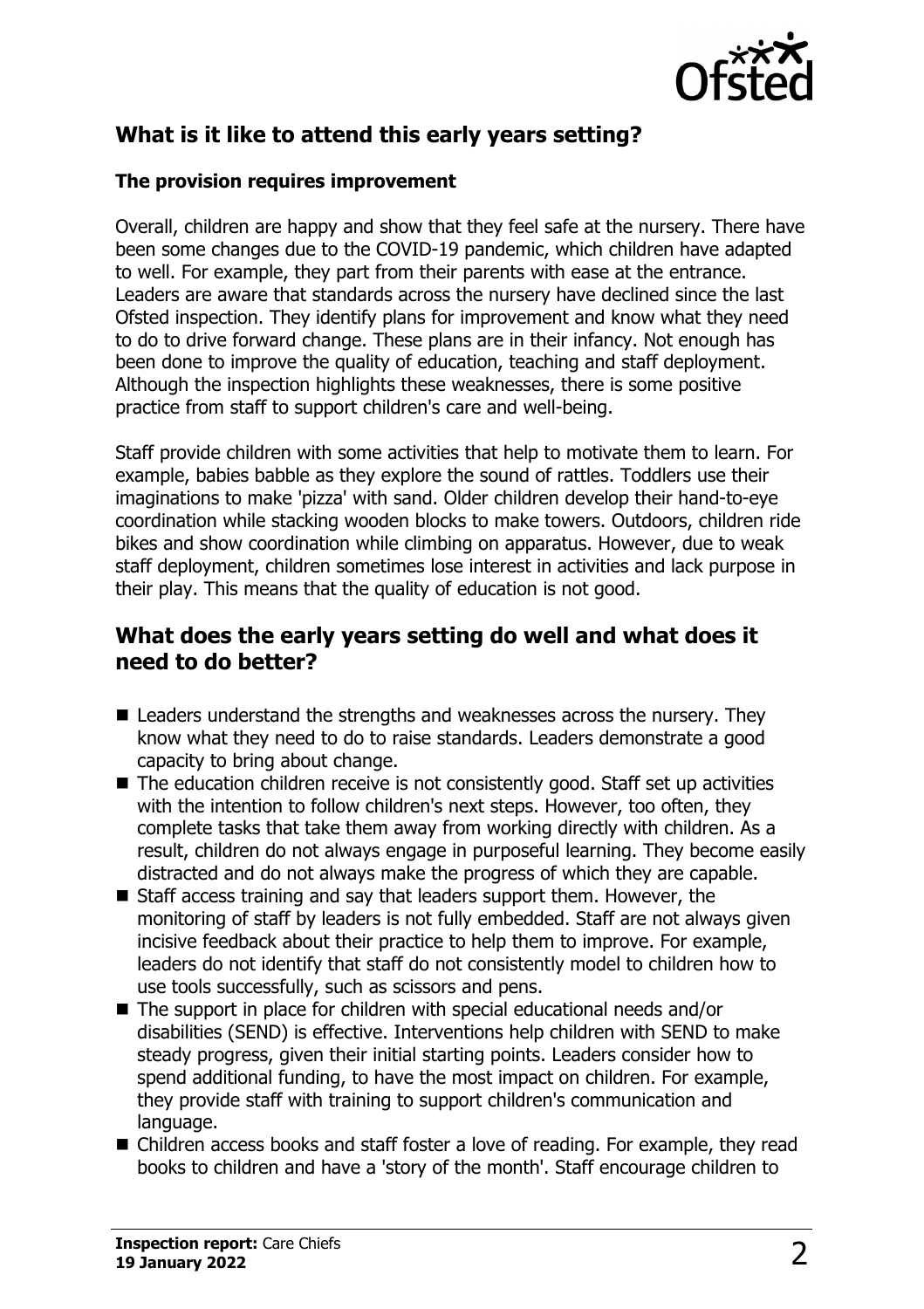

develop early writing skills, such as by rolling dough and making marks in flour. Staff support children who speak English as an additional language well. They use key words in children's home languages, which helps children to develop a good grasp of English.

- Children learn to put on their own coats and use cutlery at lunchtime. However, staff do not consistently follow good hygiene practices. For example, they do not always wash their hands after wiping children's noses, or teach children the importance of this. On occasion, staff allow children to drink water and eat cereal that has been used by other children during play.
- Overall, staff engage well with external professionals and the settings that children move on to. Parents report that staff are 'kind' and 'lovely', and that their children settle well and make progress. However, staff do not always enable parents to further support and extend their children's learning at home.
- $\blacksquare$  Children show confidence to approach visitors. Overall, they play well alongside others and show an interest towards learning. However, staff do not consistently implement behaviour management procedures to fully promote children's good behaviour. For example, staff allow children to throw toys on the floor and children do not help to tidy up when asked. On occasion, some children do not follow instructions given by staff.

## **Safeguarding**

The arrangements for safeguarding are effective.

The premises are safe and secure. Leaders follow robust recruitment procedures to ensure that staff are suitable to work with children. They adhere to requirements around adult-to-child ratios. Staff complete safeguarding training and leaders ensure that this knowledge is up to date. Staff have a broad understanding of safeguarding issues, such as spiritual possession and grooming. They know how to keep children safe and protected from harm. Staff understand the referral procedure, and the steps to take if they were to have concerns about children's welfare or the conduct of a colleague.

## **What does the setting need to do to improve?**

#### **To meet the requirements of the early years foundation stage, the provider must:**

|                                                                                                                      | Due date   |
|----------------------------------------------------------------------------------------------------------------------|------------|
| ensure that leaders deploy staff<br>effectively throughout the nursery in<br>order to meet the needs of all children | 25/02/2022 |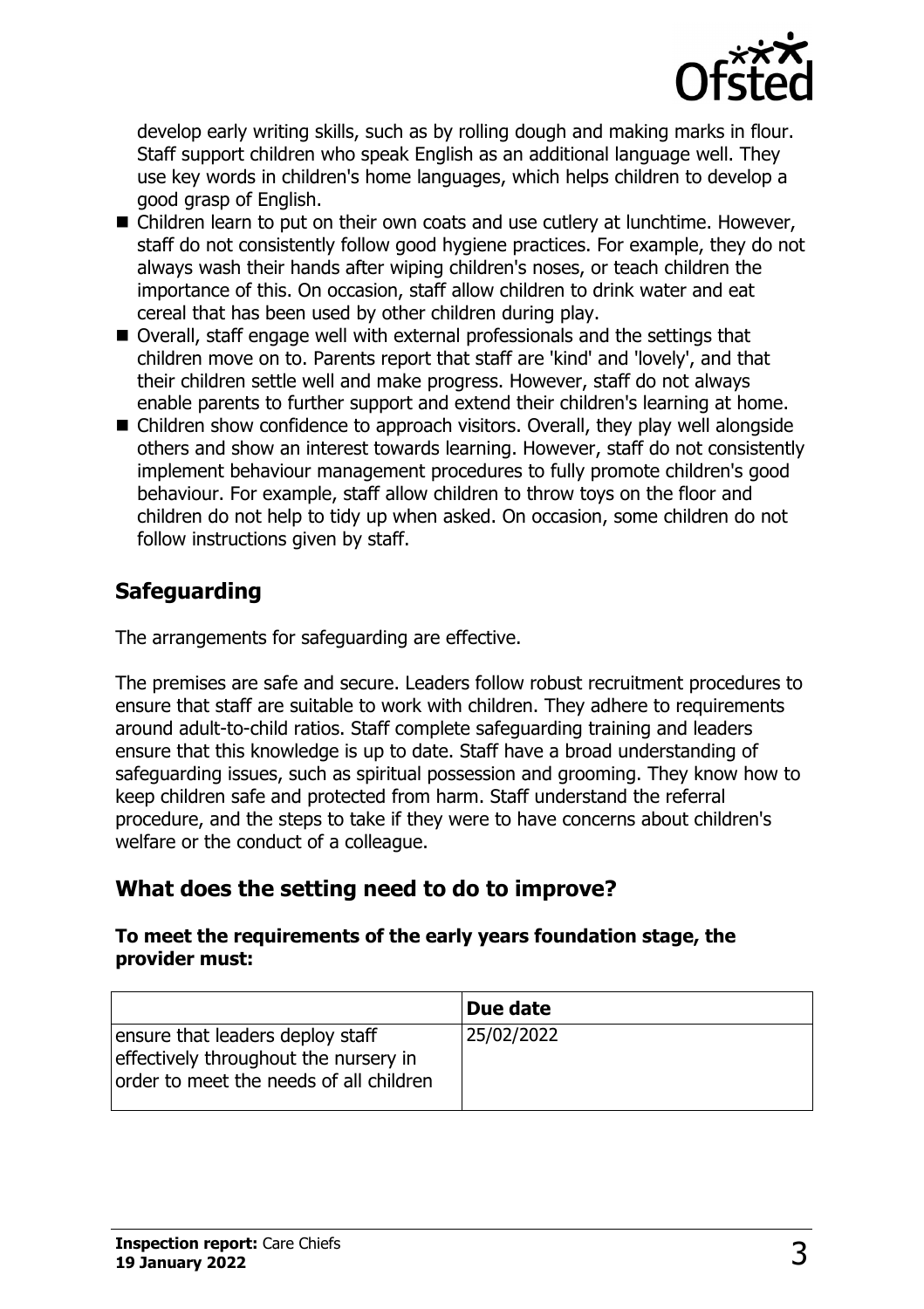

| ensure that leaders develop<br>arrangements for the monitoring of staff<br>practice and provide staff with incisive<br>feedback to help them to improve and<br>raise the quality of education | 25/02/2022 |
|-----------------------------------------------------------------------------------------------------------------------------------------------------------------------------------------------|------------|
| ensure that all staff understand and<br>consistently follow good hygiene<br>routines, to support children's good<br>health and prevent the spread of<br>infection.                            | 25/02/2022 |

#### **To further improve the quality of the early years provision, the provider should:**

- $\blacksquare$  strengthen partnership working with parents, to enable parents to further support and extend their children's learning at home
- $\blacksquare$  support staff to understand and implement behaviour management procedures, to fully promote children's good behaviour.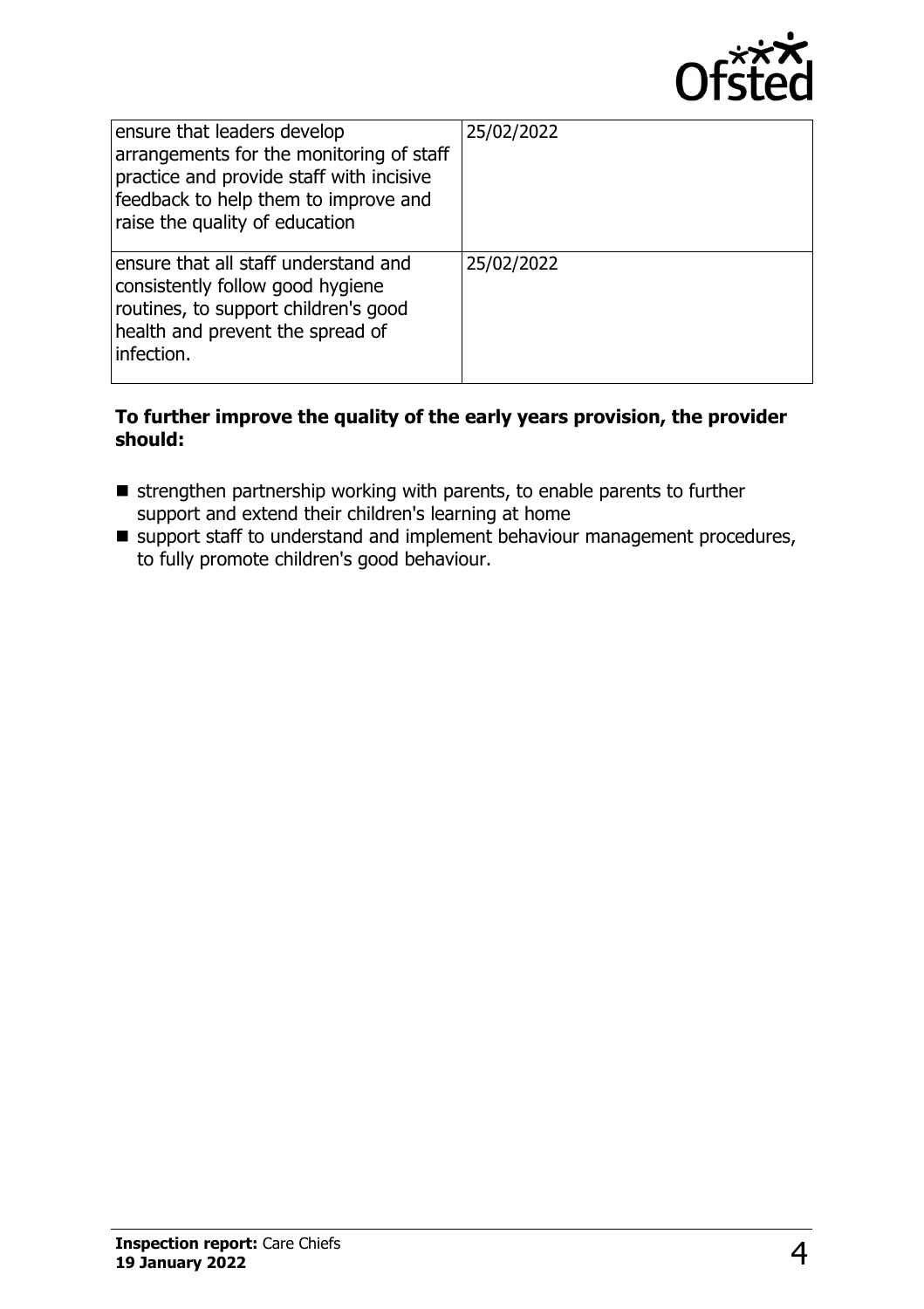

| <b>Setting details</b>                              |                                                                                      |
|-----------------------------------------------------|--------------------------------------------------------------------------------------|
| Unique reference number                             | EY490292                                                                             |
| <b>Local authority</b>                              | Salford                                                                              |
| <b>Inspection number</b>                            | 10214448                                                                             |
| <b>Type of provision</b>                            | Childcare on non-domestic premises                                                   |
| <b>Registers</b>                                    | Early Years Register, Compulsory Childcare<br>Register, Voluntary Childcare Register |
| Day care type                                       | Full day care                                                                        |
| Age range of children at time of<br>inspection      | $0$ to 5                                                                             |
| <b>Total number of places</b>                       | 72                                                                                   |
| Number of children on roll                          | 124                                                                                  |
| Name of registered person                           | AW Childcare Services Ltd                                                            |
| <b>Registered person unique</b><br>reference number | RP531478                                                                             |
| <b>Telephone number</b>                             | 0161 790 1275                                                                        |
| Date of previous inspection                         | 29 August 2019                                                                       |

## **Information about this early years setting**

Care Chiefs registered in 2015. The nursery employs 23 members of childcare staff. Of these, 18 hold early years qualifications at level 2 or above. The nursery opens Monday to Friday, 7am to 6pm, all year round. The nursery provides funded early education for two-, three- and four-year-old children.

## **Information about this inspection**

#### **Inspector**

David Lobodzinski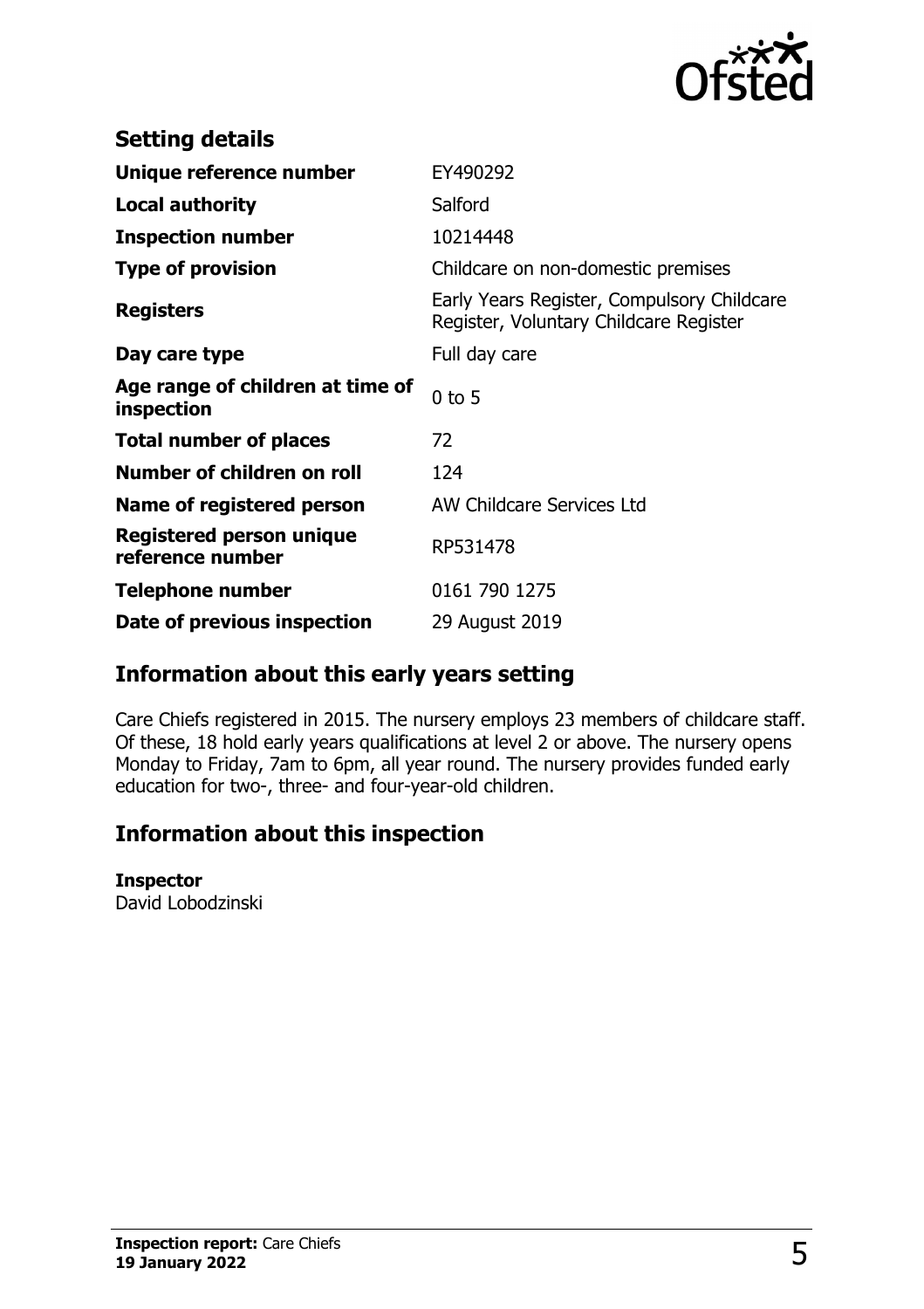

#### **Inspection activities**

- $\blacksquare$  This was the first routine inspection the provider received since the COVID-19 pandemic began. The inspector discussed the impact of the pandemic with the provider and has taken that into account in their evaluation of the provider.
- $\blacksquare$  We carried out this inspection as a result of a risk assessment, following information we received about the provider.
- $\blacksquare$  The manager and the inspector completed a learning walk.
- $\blacksquare$  The inspector observed the interactions between staff and children throughout the day and evaluated the impact this had on children's learning.
- $\blacksquare$  A joint observation was carried out by the inspector and the manager.
- $\blacksquare$  The inspector held discussions with the management team, staff, parents, and children at appropriate times during the inspection.
- $\blacksquare$  Relevant documentation was reviewed by the inspector, including evidence of the suitability and training of staff.

We carried out this inspection under sections 49 and 50 of the Childcare Act 2006 on the quality and standards of provision that is registered on the Early Years Register. The registered person must ensure that this provision complies with the statutory framework for children's learning, development and care, known as the early years foundation stage.

If you are not happy with the inspection or the report, you can [complain to Ofsted](http://www.gov.uk/complain-ofsted-report).